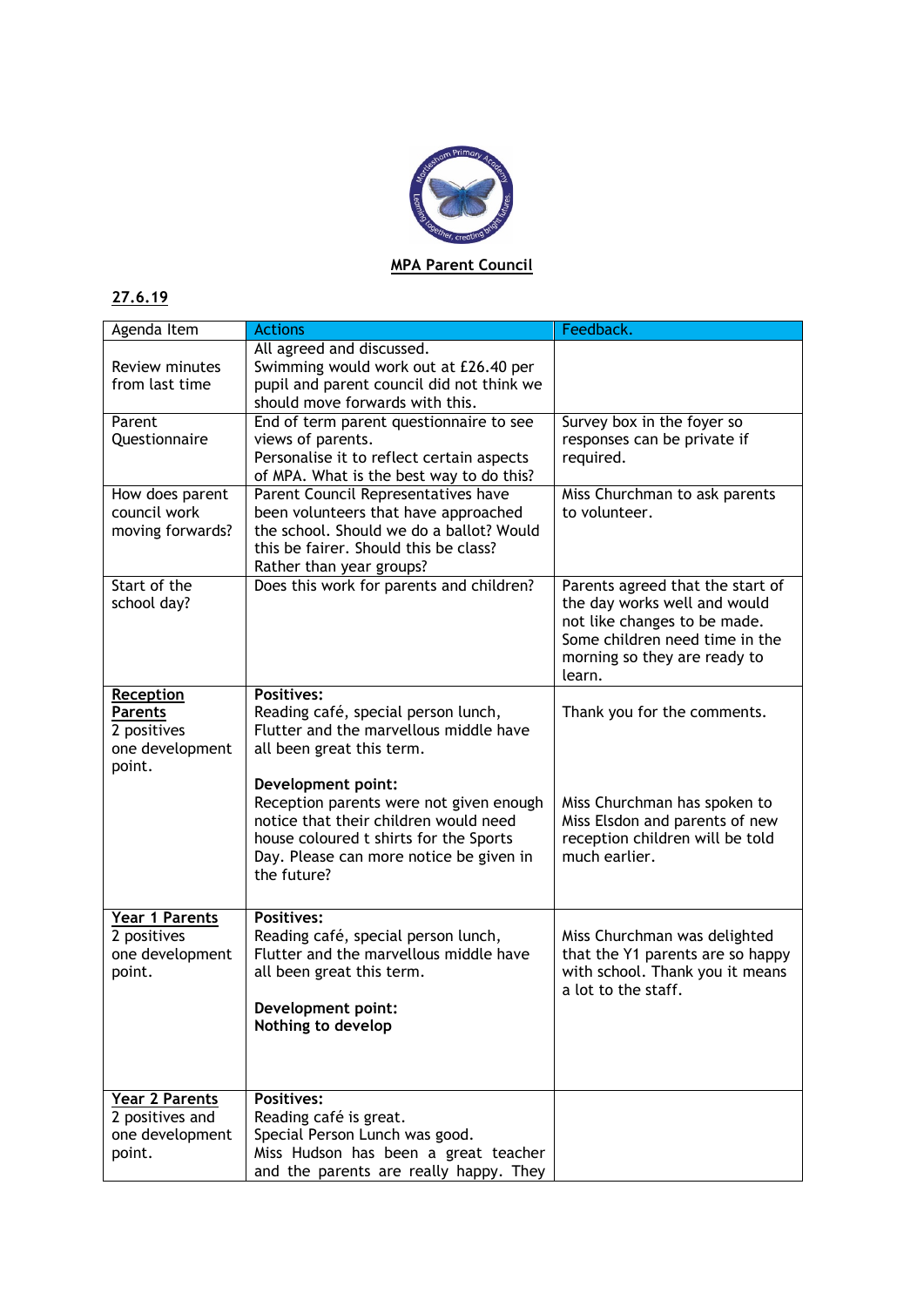|                                          | like the opportunities provided to learn<br>with their children.                                                                                                                                                          |                                                                                                                                                                                                                                                                                                                             |
|------------------------------------------|---------------------------------------------------------------------------------------------------------------------------------------------------------------------------------------------------------------------------|-----------------------------------------------------------------------------------------------------------------------------------------------------------------------------------------------------------------------------------------------------------------------------------------------------------------------------|
|                                          | <b>Development points:</b><br>Soap in the girls toilet.                                                                                                                                                                   | This is not an issue for Parent<br>Council, if there is a day to day<br>issue then this should be dealt<br>with directly with Mr Francis or<br>another member of staff.                                                                                                                                                     |
|                                          | What is the forwards and backwards<br>lunch?                                                                                                                                                                              | Miss Churchman to address this<br>in HT monthly                                                                                                                                                                                                                                                                             |
|                                          | The number of children in Adonis Blue<br>Class next year.                                                                                                                                                                 | This school has a PAN of 20 for<br>each year group. There are<br>currently 34 children allocated<br>to the class. However, this class<br>will be taught over two teaching<br>spaces and has a very<br>experienced HLTA who is<br>qualified to teach classes of<br>children. Miss Churchman will<br>not go over 34 children. |
| <b>Year 3 Parents</b><br>2 positives and | <b>Positives:</b><br>Reading café                                                                                                                                                                                         |                                                                                                                                                                                                                                                                                                                             |
| one development<br>point                 | School trips have been well received.<br>Movie nights are popular with the<br>children and staff.<br>Poo workshop was great and the children<br>loved this.<br>The experiences that the children are<br>having are great! |                                                                                                                                                                                                                                                                                                                             |
|                                          | <b>Development Point:</b><br>Could the dated be added to the menus<br>as its confusing to know which week is<br>week.                                                                                                     | Miss Churchman will feedback to<br>the office and Carol and make<br>changes for September.                                                                                                                                                                                                                                  |
|                                          | A small number of parents are not<br>parking responsibly and this is causing<br>issues for families who walk to school<br>crossing safely.                                                                                | Miss Churchman to address this<br>in HT monthly and Mr Francis<br>and JRO to monitor.                                                                                                                                                                                                                                       |
|                                          | Can it be organised that when there are<br>events that this is done by having a table<br>in the playground and not by people<br>approaching parents as some find this<br>uncomfortable.                                   | Miss Churchman will ask for this<br>to happen from now on.                                                                                                                                                                                                                                                                  |
|                                          | Why is there a big reward for attendance<br>is this fair?                                                                                                                                                                 | Miss Churchman believes that<br>attendance is important. All<br>children completing a review for<br>the end of the year. Miss<br>Churchman will share these next<br>meeting.                                                                                                                                                |